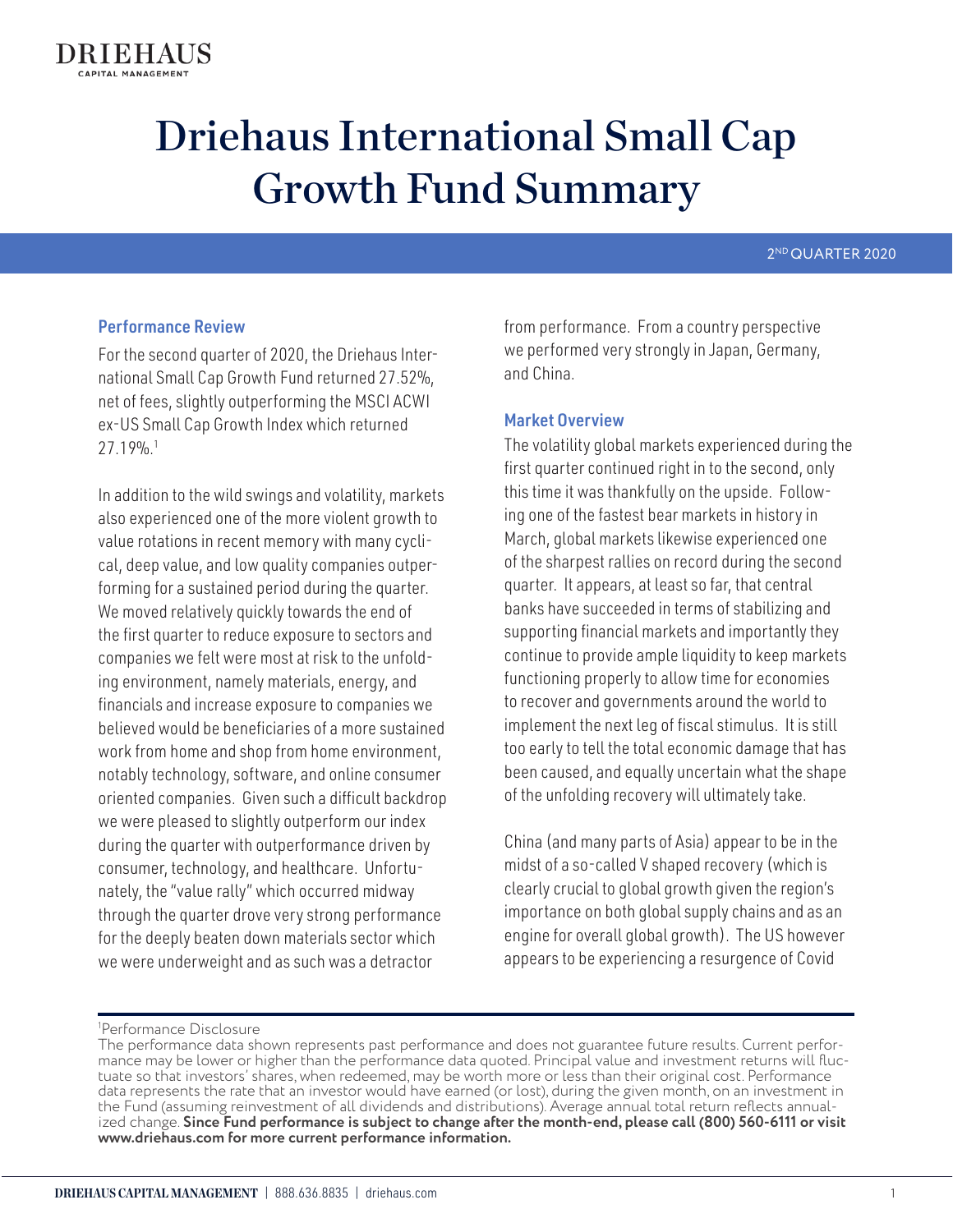across the country resulting in many states and economic recovery beginning to flatten and stall. Meanwhile the European Union (EU) and Japan appear to have done a better job in containing the virus and reopening their economies, ultimately limiting the economic and unemployment damage relative to what it otherwise may have been. Additionally, if China continues to experience a faster recovery this will no doubt have a positive impact across the EU given the region's reliance on exports to Asia.

# Market Outlook

As we enter the second half of the year we are both optimistic and a bit hesitant at the same time. The global pandemic is still not fully contained (partic-

— Driehaus International Small Cap Growth Team

ularly in the US) and supply chains have not completely regained full functionality. Offsetting that economic activity appears to be recovering steadily across Asia and the data is starting to slowly improve in the EU as well. We have a strong overweight position across the broader Eurozone and given the leverage and cyclical nature that many European companies possess we expect the region to be highly geared to a globally economic recovery. Central banks continue to be extremely dovish and provide ample support and now we look for governments to provide the next leg of fiscal stimulus to accelerate the recovery further.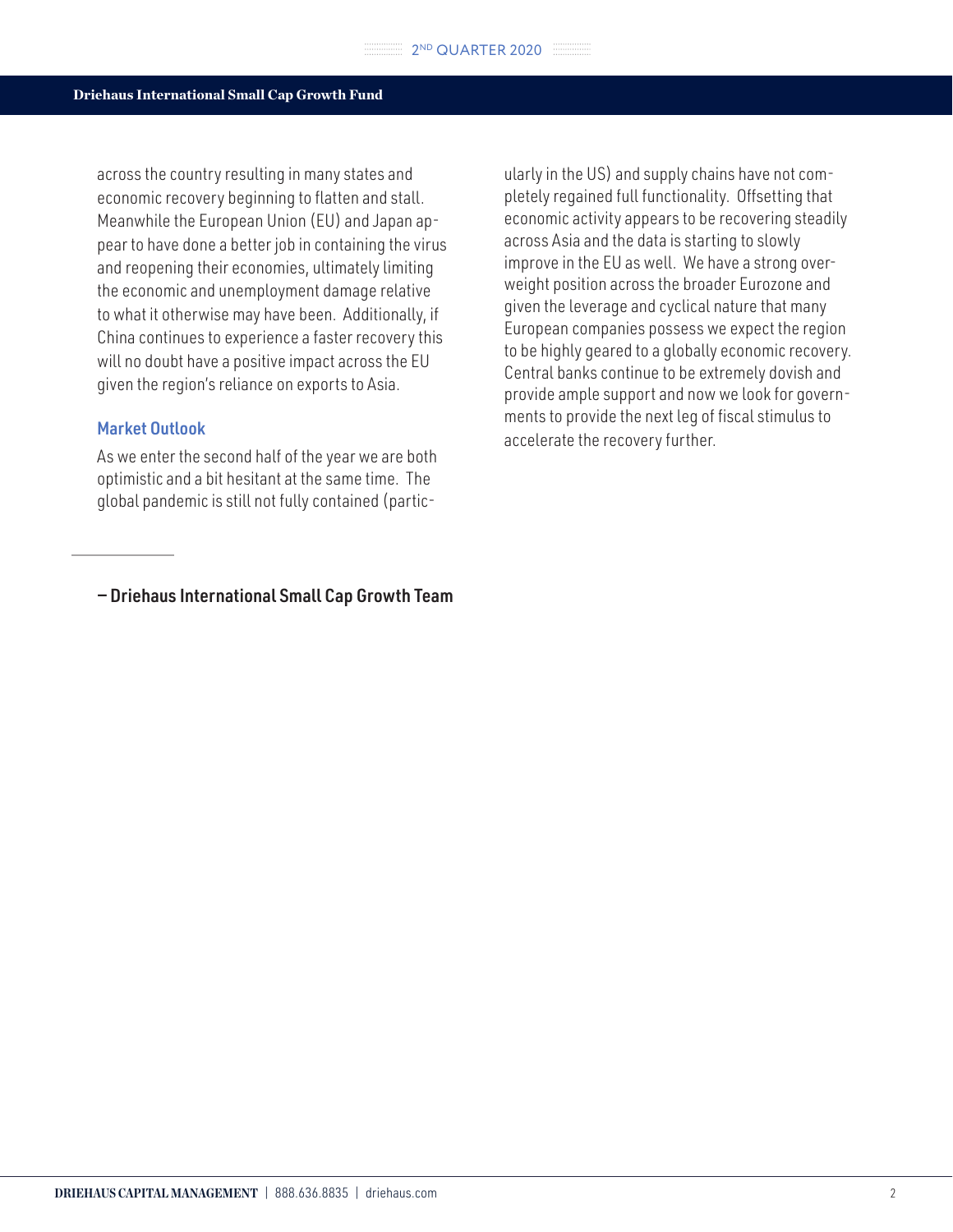#### % Month-End Performance (as of 6/30/20)

|                                                               |      |         | Annualized |      |      |                              |                        |
|---------------------------------------------------------------|------|---------|------------|------|------|------------------------------|------------------------|
|                                                               | MTH  |         |            |      |      | YTD 1Year 3Year 5Year 10Year | Incention <sup>1</sup> |
| Driehaus International Small Cap Growth Fund                  | 5.59 | -4.85   | 6.30       | 6.04 | 6.35 | 9.52                         | 13.91                  |
| MSCI AC World ex USA Small Cap Growth Index (ND) <sup>2</sup> | 3.67 | $-5.83$ | 3.30       | 3.21 | 4.36 |                              | 8.76                   |

#### % Quarter-End Performance (as of 6/30/20)

|                                                                  |     |             |           |      | Annualized |      |                                                         |
|------------------------------------------------------------------|-----|-------------|-----------|------|------------|------|---------------------------------------------------------|
|                                                                  | OTR |             |           |      |            |      | YTD 1 Year 3 Year 5 Year 10 Year Inception <sup>1</sup> |
| Driehaus International Small Cap Growth Fund                     |     | 27.52 -4.85 | 6.30      | 6.04 | 6.35       | 9.52 | 13.91                                                   |
| MSCI AC World ex USA Small Cap Growth Index $(ND)^2$ 27.19 -5.83 |     |             | 3.30 3.21 |      | 4.36       | 719  | 8.76                                                    |

#### % Calendar Year Return - Annualized (10 years)



Sources: Driehaus Capital Management LLC, Factset Research Systems, Inc., eVestment Alliance Data as of 6/30/20. The performance data shown represents past performance and does not guarantee future results. Current performance may be lower or higher than the performance data quoted.<br>Principal value and investment

'The average annual total returns of the Driehaus International Small Cap Growth Fund include<br>the performance of the Fund's predecessor limited partnership, which is calculated from August 1,<br>2002 before the Fund commenced The average annual total returns of the Driehaus International Small Cap Growth Fund include returns are not included for the predecessor limited partnership. The predecessor was not a regulated investment company and therefore did not distribute current or accumulated earnings. <sup>21</sup>he Morgan Stanley Capital Inter dividend reinvestment. An investor cannot invest directly in an index. <sup>3</sup>Represents the Annual Fund<br>Operating Expenses as disclosed in the current prospectus dated April 30, 2020. It is important to<br>understand that a decl the expense information presented. A shareholder may be required to pay a commission to their<br>financial intermediary. "Data is calculated monthly. A definition of key terms can be found on the<br>following page.

#### **DRIEHAUS CAPITAL MANAGEMENT** | 888.636.8835 | driehaus.com

# DRIOX **Ticker**

#### **Facts**

| <b>Inception Date</b>                  | 9/17/07                                            |
|----------------------------------------|----------------------------------------------------|
| <b>Fund Assets Under Management</b>    | \$243M                                             |
| Firm Assets Under Management           | \$9.1B                                             |
| Annual Operating Expenses <sup>3</sup> |                                                    |
| <b>Gross Expenses</b>                  | 1.24%                                              |
| <b>Net Expenses</b>                    | 1.24%                                              |
| <b>Investment Universe</b>             | Developed and emerging<br>markets small cap equity |
| <b>Investment Style</b>                | Growth equity                                      |

#### **Portfolio Characteristics**

| 5-year period             | <b>DRIOX</b> | <b>BENCHMARK</b> |
|---------------------------|--------------|------------------|
| Annualized Alpha          | 2.21         | n/a              |
| <b>Sharpe Ratio</b>       | 0.32         | 0.19             |
| Information Ratio         | 0.42         | n/a              |
| Beta                      | 0.94         | 1.00             |
| <b>Standard Deviation</b> | 16.28        | 16.67            |
| <b>Tracking Error</b>     | 4.74         | 0.00             |
| R-squared                 | 0.92         | 1.00             |

| <b>Market Cap Breakout</b> | DRIOX | <b>BENCHMARK</b> |
|----------------------------|-------|------------------|
| < \$5 billion              | 71.9% | 92.7%            |
| > \$5 billion              | 28.1% | 7.3%             |

|                                         | <b>DRIOX</b> | <b>BENCHMARK</b> |
|-----------------------------------------|--------------|------------------|
| Number of Holdings                      | 107          | 2,177            |
| Weighted Avg. Market Cap (M)            | \$4,260      | \$2,361          |
| Median Market Cap (M)                   | \$3,131      | \$889            |
| Est. 3-5 Year EPS Growth                | 17.3%        | 16.6%            |
| Active Share (3-year avg.) <sup>4</sup> | 93.05        | n/a              |

# Portfolio Management

**Daniel Burr, CFA**, Portfolio Manager *20 years of industry experience*

**David Mouser**, Portfolio Manager *23 years industry experience*

**Ryan Carpenter**, Assistant Portfolio Manager *16 years of industry experience*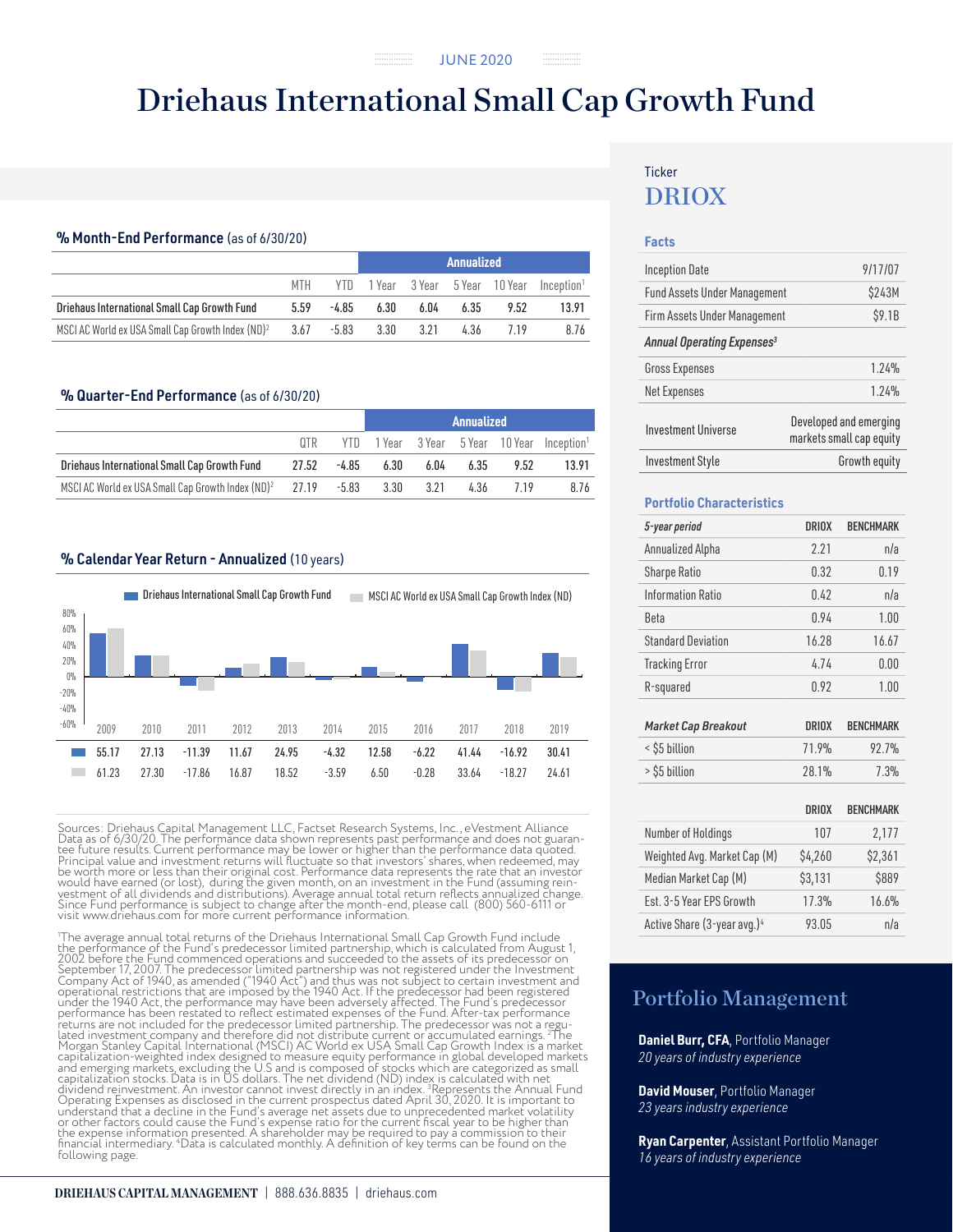#### Country Weights (%)

|                       | DRIOX | <b>Benchmark</b> | Active<br>Weights |
|-----------------------|-------|------------------|-------------------|
| Australia             | 4.0   | 5.9              | $-1.9$            |
| Austria               | 0.7   | 0.4              | 0.3               |
| Belgium               | 0.3   | 0.9              | $-0.6$            |
| Brazil                | 0.6   | 1.7              | $-1.1$            |
| Canada                | 5.3   | 6.3              | $-1.0$            |
| Denmark               | 3.5   | 1.4              | 2.2               |
| Finland               | 1.7   | 0.7              | 1.0               |
| France                | 4.8   | 1.0              | 3.8               |
| Germany               | 12.6  | 4.8              | 7.8               |
| <b>Hong Kong</b>      | 1.1   | 2.2              | $-1.1$            |
| Isle Of Man           | 2.9   | 2.1              | 0.8               |
| Israel                | 2.1   | 1.5              | 0.6               |
| Italy                 | 1.6   | 1.7              | 0.0               |
| Japan                 | 16.9  | 22.2             | $-5.2$            |
| Luxembourg            | 2.2   | 0.8              | 1.4               |
| Mexico                | 0.3   | 0.4              | $-0.1$            |
| <b>Netherlands</b>    | 6.6   | 2.4              | 4.2               |
| New Zealand           | 0.7   | 0.7              | 0.1               |
| Norway                | 0.0   | 1.3              | $-1.3$            |
| Russia                | 0.7   | 0.2              | 0.5               |
| South Africa          | 0.3   | 0.8              | $-0.4$            |
| South Korea           | 0.7   | 3.7              | $-3.0$            |
| Spain                 | 1.0   | 0.9              | 0.1               |
| Sweden                | 3.1   | 6.4              | $-3.3$            |
| Switzerland           | 5.7   | 4.1              | 1.6               |
| Taiwan                | 1.7   | 5.2              | $-3.5$            |
| Turkey                | 0.8   | 0.3              | 0.5               |
| <b>UAE</b>            | 1.3   | 0.3              | 1.0               |
| <b>United Kingdom</b> | 14.5  | 8.2              | 6.3               |
| Cash                  | 2.1   | 0.0              | 2.1               |

Sector Weights (%)

|                               | DRIOX | <b>Benchmark</b> | Active<br>Weights |
|-------------------------------|-------|------------------|-------------------|
| Comm. Services                | 5.5   | 5.1              | 0.4               |
| <b>Consumer Discretionary</b> | 17.1  | 13.1             | 4 0               |
| <b>Consumer Staples</b>       | 8.3   | 8.3              | 0.0               |
| Energy                        | 1.2   | 1.1              | 0.1               |
| <b>Financials</b>             | 3.8   | 5.2              | $-1.5$            |
| <b>Health Care</b>            | 7.7   | 12.5             | -49               |
| Industrials                   | 27.9  | 19.3             | 8.7               |
| Information Tech.             | 20.6  | 18.0             | 2.5               |
| <b>Materials</b>              | 3.2   | 8.2              | -49               |
| <b>Real Estate</b>            | 2.6   | 6.9              | $-4.3$            |
| <b>Utilities</b>              | 0.0   | 0.0              | 0.0               |
| Cash                          | 2.1   | 0.0              | 2.1               |
|                               |       |                  |                   |

#### Rolling Five-Year Returns1



Growth Index (ND) returns

#### Top 5 Holdings<sup>2</sup> (as of  $5/31/20$ )

| Company            | Sector                  | Country        | % of Fund |
|--------------------|-------------------------|----------------|-----------|
| Nextdc Limited     | Information Technology  | Australia      | 2.1       |
| TeamViewer AG      | Information Technology  | Germany        | 2.0       |
| Royal Unibrew A/S  | <b>Consumer Staples</b> | Denmark        | 1.7       |
| Tecan Group AG     | <b>Health Care</b>      | Switzerland    | 1.6       |
| ConvaTec Group Plc | <b>Health Care</b>      | United Kingdom | 1.6       |

Sources: Driehaus Capital Management LLC, Factset Research Systems, Inc., eVestment Alliance<br>Foreside Financial Services, LLC, Distributor<br>Data as of 6/30/20. Benchmark: MSCI AC World ex USA Small Cap Growth Index (ND)<br>"Ne

The Fund invests in foreign securities, including small and mid cap stocks, which may be subject to greater volatility than other investments. During certain periods, the Fund has been form unusually strong market conditio political conditions in countries in which the Fund invests. These risks are generally greater when investing in emerging markets. These and other risk consid-<br>erations are discussed in the Fund's prospectus. **Please consi** 

TERMS: **Active share** represents the share of portfolio holdings that differ from the benchmark index holdings. **Average drawdown** is the arithmetic average of<br>declines in value during a given period of time. **Downside ris** fall slower. **Standard deviation** is a measure of the average deviations of a return series from its mean; often used as a measure of portfolio volatility. A large<br>standard deviation implies that there have been large swip that is being taken by a manager. **Tracking error** accounts for the deviation away from the benchmark and does not indicate in which direction it occurred, ei-<br>ther positive or negative. Alpha is the measure of performance calculated by finding the portfolio's excess return and then dividing by the portfolio's standard deviation. **Information Ratio** (IR) measures'a portfolio manag-<br>er's ability to generate excess returns relative to a benchm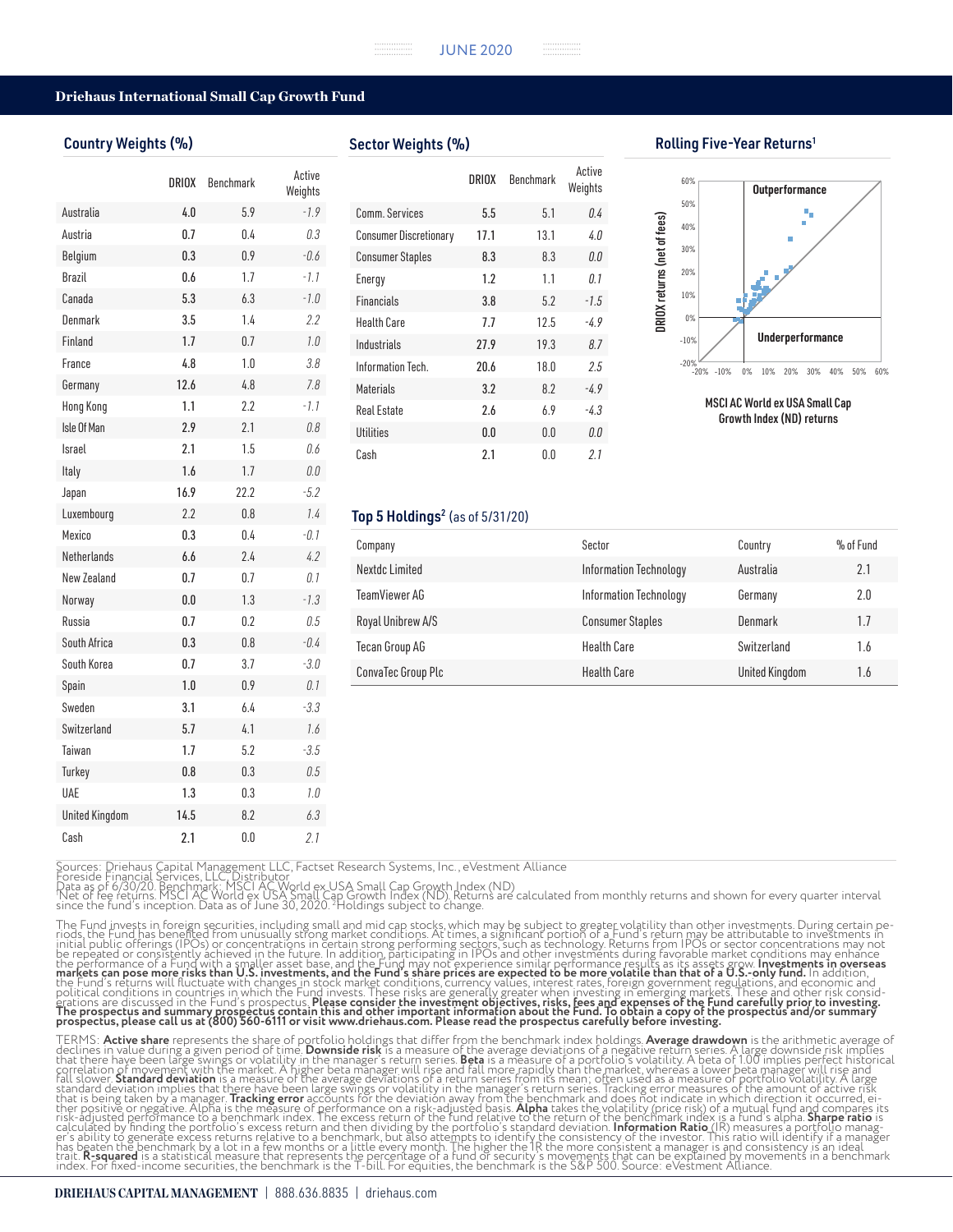# Sector Attribution 2nd Quarter — 3/31/20 to 6/30/20

|                               | <b>Driehaus International Small Cap Growth Fund</b><br>$(Port)$ $(\%)$ |                      |                           | <b>MSCI AC World ex USA Small Cap</b><br>Growth Index <sup>1</sup> (Bench) $(%)$ | <b>Attribution Analysis</b><br>$(\%)$ |                               |                           |
|-------------------------------|------------------------------------------------------------------------|----------------------|---------------------------|----------------------------------------------------------------------------------|---------------------------------------|-------------------------------|---------------------------|
|                               | Port Avg.<br>Weight                                                    | Port Total<br>Return | Port Contrib<br>To Return | Bench<br>Avg. Weight                                                             | <b>Bench Total</b><br>Return          | Bench<br>Contrib<br>To Return | Total Effect <sup>2</sup> |
| <b>Communication Services</b> | 5.58                                                                   | 22.42                | 1.25                      | 5.39                                                                             | 22.35                                 | 1.25                          | $-0.02$                   |
| <b>Consumer Discretionary</b> | 13.92                                                                  | 43.85                | 5.52                      | 12.67                                                                            | 32.19                                 | 3.89                          | 1.48                      |
| <b>Consumer Staples</b>       | 8.74                                                                   | 24.50                | 2.19                      | 8.68                                                                             | 14.92                                 | 1.36                          | 0.82                      |
| Energy                        | 1.73                                                                   | 16.85                | 0.32                      | 1.28                                                                             | 19.85                                 | 0.30                          | $-0.11$                   |
| Financials                    | 3.27                                                                   | 30.87                | 0.78                      | 4.96                                                                             | 26.03                                 | 1.25                          | 0.09                      |
| <b>Health Care</b>            | 10.33                                                                  | 22.80                | 2.89                      | 12.61                                                                            | 23.29                                 | 3.00                          | 0.27                      |
| Industrials                   | 26.21                                                                  | 27.24                | 6.93                      | 19.05                                                                            | 26.47                                 | 5.03                          | 0.18                      |
| Information Technology        | 20.06                                                                  | 37.27                | 7.08                      | 17.64                                                                            | 36.86                                 | 6.23                          | 0.29                      |
| Materials                     | 2.18                                                                   | 16.16                | 0.33                      | 8.40                                                                             | 40.18                                 | 3.35                          | $-1.18$                   |
| <b>Real Estate</b>            | 2.67                                                                   | 19.27                | 0.54                      | 7.29                                                                             | 13.92                                 | 1.04                          | 0.80                      |
| <b>Utilities</b>              | 0.00                                                                   | 0.00                 | 0.00                      | 2.03                                                                             | 23.67                                 | 0.48                          | 0.06                      |
| Cash                          | 5.26                                                                   | 0.48                 | 0.04                      | 0.00                                                                             | 0.00                                  | 0.00                          | $-1.96$                   |
| Unassigned                    | 0.06                                                                   | 0.00                 | 0.01                      | 0.00                                                                             | 1.64                                  | 0.00                          | $-0.01$                   |
| Other <sup>3</sup>            | 0.00                                                                   | $-0.31$              | $-0.34$                   | 0.00                                                                             | 0.00                                  | 0.00                          | $-0.34$                   |
| Total                         | 100.00                                                                 | 27.54                | 27.54                     | 100.00                                                                           | 27.18                                 | 27.18                         | 0.36                      |

Sources: FactSet Research Systems Inc. and Driehaus Capital Management. Per FactSet Research Systems Inc., the Attribution Report provides an in-depth analysis of relative performance. With this report one can research whether a portfolio outperformed a benchmark, and how each group contributed to performance. The performance data shown above is estimated and represents past performance and does not guarantee future results. Current performance may be lower or higher than the performance data quoted. The information presented is intended for informational purposes only. 1 A definition of this index can be found on page 3. <sup>2</sup>Total Effect - The Total Effect for each MSCI/GICS Sector is equal to the sum of the individual Attribution Effects for that MSCI/GICS Sector. 3 Other refers to securities not recognized by Factset.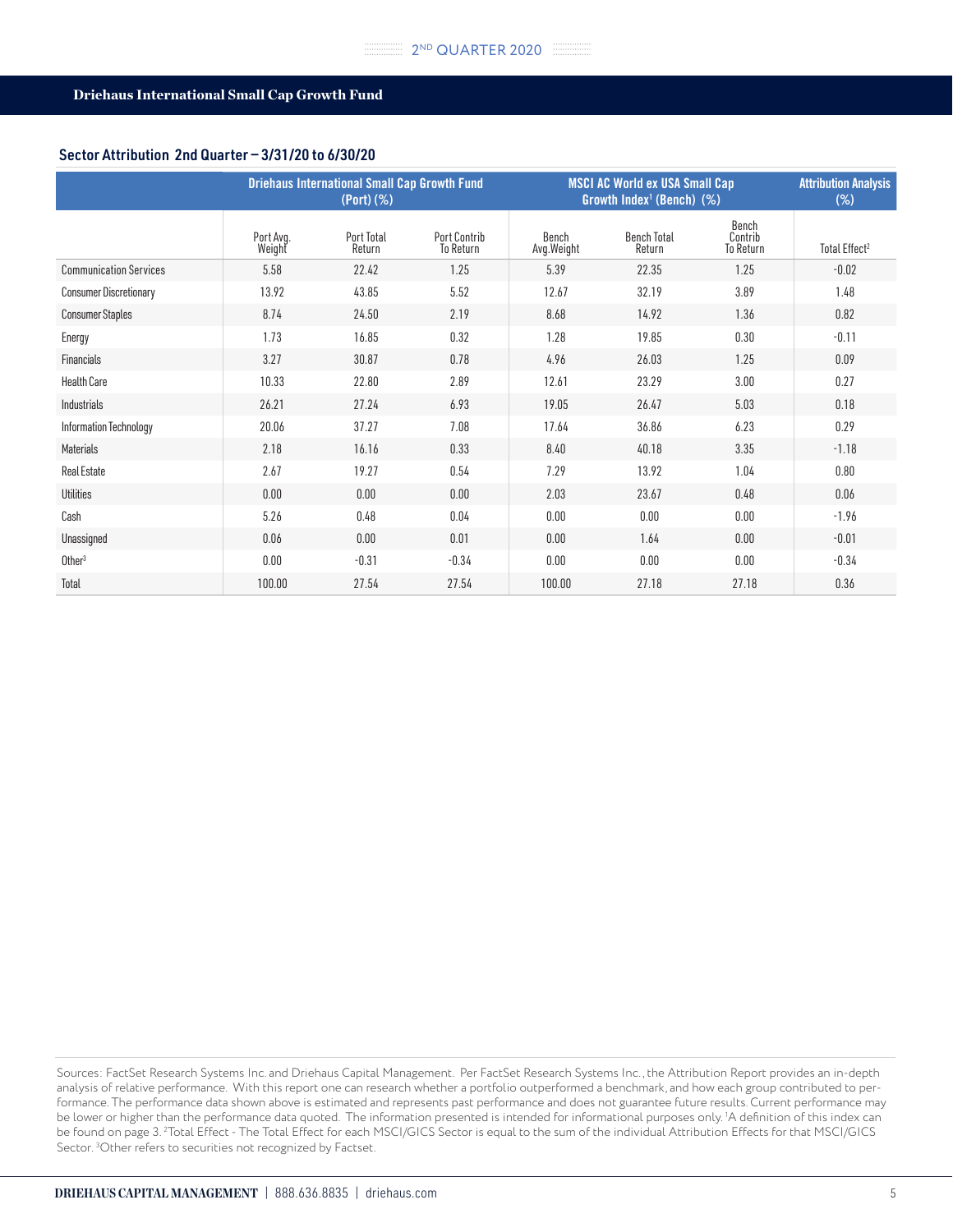#### Country Performance Attribution 2nd Quarter — 3/31/20 to 6/30/20

|                     | <b>Driehaus International Small Cap Growth Fund</b><br>(Port) (%) |                      |                                         | <b>MSCI AC World ex USA Small Cap</b><br>Growth Index <sup>1</sup> (Bench) (%) |                              |                               |                           |
|---------------------|-------------------------------------------------------------------|----------------------|-----------------------------------------|--------------------------------------------------------------------------------|------------------------------|-------------------------------|---------------------------|
| <b>MSCI Country</b> | Port Avg.<br>Weight                                               | Port Total<br>Return | <b>Port Contrib</b><br><b>To Return</b> | Bench<br>Avg.Weight                                                            | <b>Bench Total</b><br>Return | Bench<br>Contrib<br>To Return | Total Effect <sup>2</sup> |
| Argentina           | $0.00\,$                                                          | 0.00                 | 0.00                                    | 0.10                                                                           | 29.82                        | 0.03                          | $0.00\,$                  |
| Australia           | 3.80                                                              | 32.53                | 1.23                                    | 5.59                                                                           | 51.86                        | 2.61                          | $-0.94$                   |
| Austria             | 0.48                                                              | 11.86                | 0.04                                    | 0.49                                                                           | 33.37                        | 0.18                          | $-0.10$                   |
| Belgium             | 1.17                                                              | 18.71                | $-0.02$                                 | 1.12                                                                           | 11.41                        | 0.15                          | $-0.20$                   |
| Bermuda             | $0.00\,$                                                          | $0.00\,$             | $0.00\,$                                | 0.21                                                                           | $-4.96$                      | $-0.02$                       | 0.09                      |
| Brazil              | 0.78                                                              | 21.34                | 0.16                                    | 1.38                                                                           | 34.26                        | 0.43                          | $-0.15$                   |
| Canada              | 4.62                                                              | 45.48                | 1.94                                    | 6.41                                                                           | 49.21                        | 3.02                          | $-0.48$                   |
| Cayman Islands      | $0.00\,$                                                          | $0.00\,$             | 0.00                                    | 0.12                                                                           | 8.60                         | 0.01                          | $0.02\,$                  |
| Chile               | $0.00\,$                                                          | $0.00\,$             | 0.00                                    | 0.19                                                                           | 27.77                        | 0.06                          | 0.00                      |
| China               | 0.59                                                              | 33.39                | 0.67                                    | 2.03                                                                           | 20.35                        | $0.40\,$                      | 0.60                      |
| Colombia            | $0.00\,$                                                          | $0.00\,$             | 0.00                                    | 0.06                                                                           | 6.54                         | $0.00\,$                      | 0.01                      |
| Cyprus              | $0.00\,$                                                          | $0.00\,$             | $0.00\,$                                | 0.05                                                                           | 13.75                        | 0.02                          | $-0.01$                   |
| Denmark             | 3.53                                                              | 24.82                | 0.88                                    | 1.89                                                                           | 27.66                        | 0.61                          | $-0.13$                   |
| Egypt               | $0.00\,$                                                          | $0.00\,$             | $0.00\,$                                | 0.08                                                                           | 18.05                        | 0.02                          | 0.01                      |
| Finland             | 1.62                                                              | 37.24                | 0.57                                    | 0.62                                                                           | 32.77                        | 0.18                          | 0.12                      |
| France              | 4.05                                                              | 15.51                | 0.56                                    | 1.54                                                                           | 24.29                        | 0.37                          | $-0.33$                   |
| Germany             | 10.96                                                             | 41.09                | 4.17                                    | 5.17                                                                           | 30.35                        | 1.59                          | 1.19                      |
| Greece              | $0.00\,$                                                          | $0.00\,$             | $0.00\,$                                | 0.20                                                                           | 23.33                        | 0.04                          | 0.01                      |
| Hong Kong           | 1.23                                                              | 12.12                | 0.19                                    | 1.89                                                                           | 21.01                        | 0.41                          | $-0.08$                   |
| Hungary             | $0.00\,$                                                          | $0.00\,$             | 0.00                                    | 0.03                                                                           | 20.30                        | 0.01                          | 0.00                      |
| Imn                 | $0.00\,$                                                          | $0.00\,$             | 0.00                                    | 0.01                                                                           | 3.60                         | 0.00                          | $0.00\,$                  |
| India               | $0.00\,$                                                          | $0.00\,$             | 0.00                                    | 2.39                                                                           | 20.42                        | 0.46                          | 0.19                      |
| Indonesia           | $0.00\,$                                                          | $0.00\,$             | $0.00\,$                                | 0.33                                                                           | 40.32                        | 0.12                          | $-0.04$                   |
| Ireland             | $0.00\,$                                                          | $0.00\,$             | 0.00                                    | 0.68                                                                           | 9.91                         | 0.06                          | 0.12                      |
| Isle Of Man         | 2.62                                                              | 36.00                | 0.88                                    | 1.94                                                                           | 31.53                        | 0.59                          | 0.12                      |
| Israel              | 1.58                                                              | 35.41                | 0.51                                    | 1.53                                                                           | 17.07                        | 0.29                          | 0.24                      |
| Italy               | 2.21                                                              | 17.06                | $0.56\,$                                | 2.06                                                                           | 23.32                        | 0.53                          | $-0.01$                   |
| Japan               | 17.81                                                             | 29.39                | $5.10$                                  | 22.93                                                                          | 16.88                        | 3.91                          | 2.67                      |
| Jersey              | $0.00\,$                                                          | 0.00                 | 0.00                                    | $0.08\,$                                                                       | 3.15                         | $0.00\,$                      | 0.02                      |
| Jordan              | $0.00\,$                                                          | $0.00\,$             | $0.00\,$                                | 0.19                                                                           | 25.97                        | $0.08\,$                      | $-0.01$                   |
| Luxembourg          | $2.05$                                                            | 41.41                | 0.79                                    | 0.68                                                                           | 44.91                        | 0.27                          | 0.16                      |

#### *Continues on next page*

Sources: FactSet Research Systems Inc. and Driehaus Capital Management. Per FactSet Research Systems Inc., the Attribution Report provides an in-depth<br>analysis of relative performance. With this report one can research whe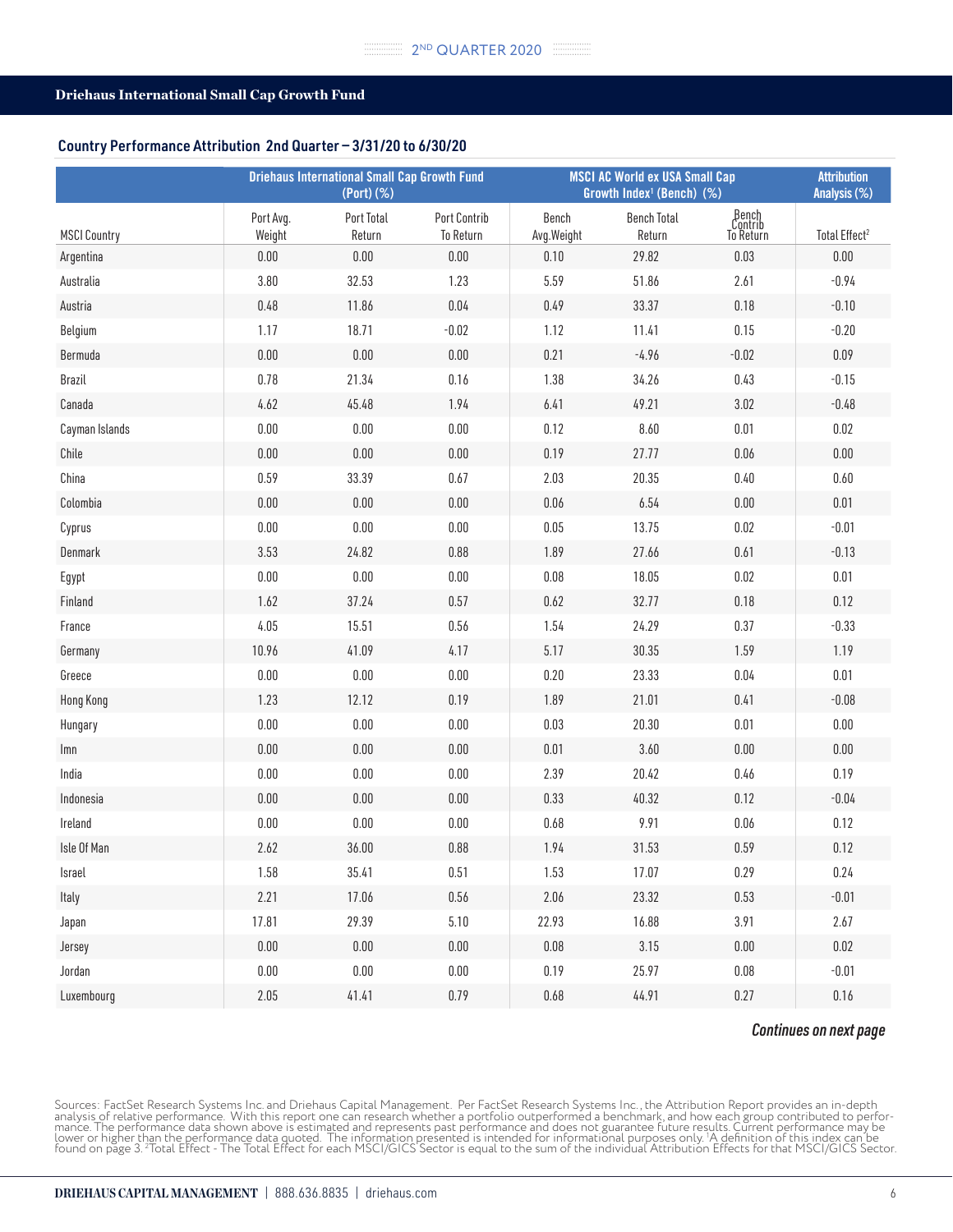#### Country Performance Attribution 2nd Quarter — 3/31/20 to 6/30/20

|                             |                     | <b>Driehaus International Small Cap Growth Fund</b><br>(Port) (%) |                                  |                     | <b>MSCI AC World ex USA Small Cap</b><br>Growth Index <sup>1</sup> (Bench) (%) |                               | <b>Attribution</b><br>Analysis (%) |
|-----------------------------|---------------------|-------------------------------------------------------------------|----------------------------------|---------------------|--------------------------------------------------------------------------------|-------------------------------|------------------------------------|
| <b>MSCI Country</b>         | Port Avg.<br>Weight | Port Total<br>Return                                              | <b>Port Contrib</b><br>To Return | Bench<br>Avg.Weight | <b>Bench Total</b><br>Return                                                   | Bench<br>Contrib<br>To Return | Total Effect <sup>2</sup>          |
| Macau                       | $0.00\,$            | $0.00\,$                                                          | $0.00\,$                         | 0.01                | 19.33                                                                          | 0.00                          | $0.00\,$                           |
| Malaysia                    | 0.00                | $0.00\,$                                                          | $0.00\,$                         | 0.67                | 30.82                                                                          | 0.19                          | $-0.02$                            |
| Malta                       | 0.00                | $0.00\,$                                                          | $0.00\,$                         | 0.02                | 135.06                                                                         | 0.02                          | $-0.02$                            |
| Mexico                      | 0.29                | 43.45                                                             | 0.11                             | 0.45                | 25.61                                                                          | 0.11                          | $0.05\,$                           |
| Netherlands                 | 4.52                | 58.57                                                             | 2.27                             | 2.13                | 42.53                                                                          | 0.84                          | $0.85\,$                           |
| New Zealand                 | 0.37                | 47.91                                                             | 0.26                             | 0.64                | 23.89                                                                          | 0.15                          | 0.20                               |
| Norway                      | 0.02                | 40.36                                                             | 0.01                             | 1.28                | 35.22                                                                          | 0.44                          | $-0.09$                            |
| Pakistan                    | $0.00\,$            | $0.00\,$                                                          | $0.00\,$                         | 0.12                | 16.24                                                                          | 0.02                          | 0.01                               |
| Philippines                 | 0.00                | $0.00\,$                                                          | $0.00\,$                         | 0.16                | 17.04                                                                          | 0.03                          | 0.01                               |
| Poland                      | $0.00\,$            | $0.00\,$                                                          | $0.00\,$                         | 0.17                | 40.46                                                                          | 0.06                          | $-0.02$                            |
| Portugal                    | $0.00\,$            | $0.00\,$                                                          | $0.00\,$                         | 0.03                | 24.76                                                                          | 0.01                          | $0.00\,$                           |
| Qatar                       | $0.00\,$            | $0.00\,$                                                          | $0.00\,$                         | 0.22                | 22.04                                                                          | $0.05\,$                      | 0.01                               |
| Russia                      | 0.69                | 27.57                                                             | 0.20                             | 0.20                | 19.40                                                                          | $0.04\,$                      | 0.03                               |
| Saudi Arabia                | $0.00\,$            | 0.00                                                              | $0.00\,$                         | 0.43                | 17.11                                                                          | 0.08                          | 0.04                               |
| Singapore                   | 0.00                | $0.00\,$                                                          | $0.00\,$                         | 1.43                | 23.53                                                                          | 0.33                          | $0.05\,$                           |
| South Africa                | 0.53                | $-16.19$                                                          | $-0.16$                          | 0.72                | 23.35                                                                          | 0.17                          | $-0.29$                            |
| South Korea                 | 0.96                | 27.90                                                             | 0.32                             | 3.75                | 29.41                                                                          | 1.09                          | $-0.04$                            |
| Spain                       | 1.01                | 73.32                                                             | 0.59                             | 1.00                | 20.14                                                                          | 0.21                          | 0.38                               |
| Suriname                    | $0.00\,$            | $0.00\,$                                                          | $0.00\,$                         | 0.10                | 13.67                                                                          | $0.01$                        | 0.02                               |
| Sweden                      | 2.90                | 25.85                                                             | 0.69                             | 6.29                | 36.01                                                                          | 2.20                          | $-0.58$                            |
| Switzerland                 | 6.05                | 19.83                                                             | 1.29                             | 4.11                | 22.78                                                                          | 0.97                          | $-0.27$                            |
| Taiwan                      | 1.72                | 72.64                                                             | 1.07                             | 4.80                | 41.56                                                                          | 1.85                          | $0.04\,$                           |
| Thailand                    | $0.00\,$            | $0.00\,$                                                          | $0.00\,$                         | 0.73                | 55.55                                                                          | 0.36                          | $-0.17$                            |
| Turkey                      | 0.91                | 63.32                                                             | 0.52                             | 0.26                | 34.76                                                                          | 0.09                          | 0.24                               |
| <b>United Arab Emirates</b> | 1.27                | 8.75                                                              | 0.12                             | 0.27                | 19.27                                                                          | 0.05                          | $-0.19$                            |
| <b>United Kingdom</b>       | 14.42               | 16.32                                                             | 2.34                             | 7.65                | 16.44                                                                          | 1.28                          | $-0.68$                            |
| <b>United States</b>        | $0.00\,$            | $0.00\,$                                                          | $0.00\,$                         | 0.38                | 23.48                                                                          | $0.08\,$                      | $0.01\,$                           |
| Cash                        | 5.26                | $0.48\,$                                                          | $0.04\,$                         | $0.00\,$            | $0.00\,$                                                                       | $0.00\,$                      | $-1.97$                            |
| Unassigned                  | $0.00\,$            | $-0.31$                                                           | $-0.34$                          | $0.00\,$            | $0.00\,$                                                                       | $0.00\,$                      | $-0.34$                            |
| Total                       | 100.00              | 27.54                                                             | 27.54                            | 100.00              | 27.18                                                                          | 27.18                         | $0.36\,$                           |

Sources: FactSet Research Systems Inc. and Driehaus Capital Management. Per FactSet Research Systems Inc., the Attribution Report provides an in-depth<br>analysis of relative performance. With this report one can research whe